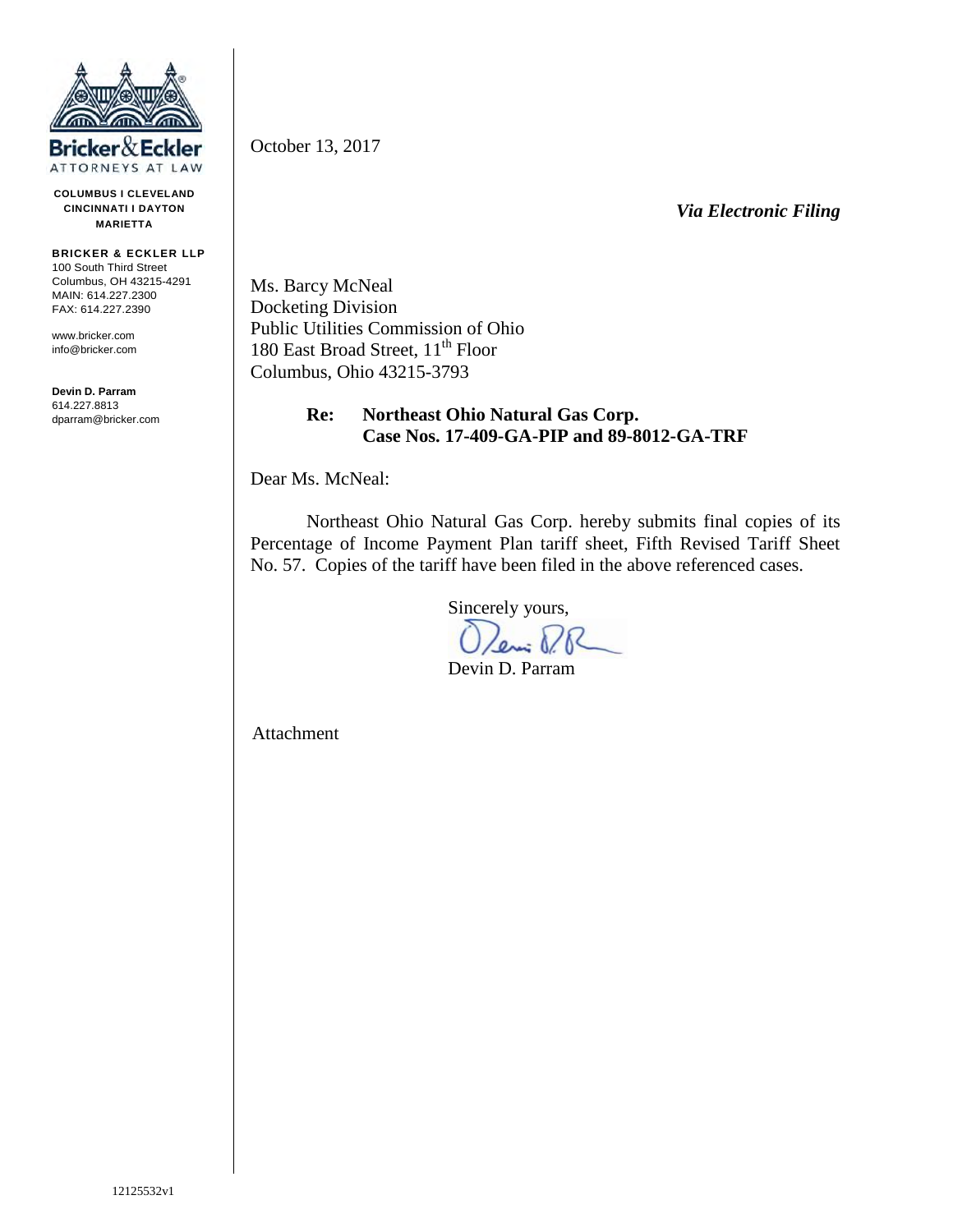## P.U.C.O. No. 1

NORTHEAST OHIO NATURAL GAS CORP. Fifth Revised Sheet No. 57

## RULES REGULATIONS AND RATES GOVERNING THE DISTRIBUTION AND TRANSPORTATION OF GAS

**71. MCF TAX RIDER.** Applicable to all distribution and transportation services to provide for recovery of Northeast Ohio Natural Gas Corp.'s excise tax liability. In addition to all other rates, each Mcf delivered is subject to the following excise tax:

| First 100 Mcf per month  | \$.1593 per Mcf |
|--------------------------|-----------------|
| Next 1,900 Mcf per month | \$.0877 per Mcf |
| Over 2,000 Mcf per month | \$0.411 Per Mcf |
| <b>Flex Customers</b>    | \$0200 per Mcf  |

All bills rendered to a Flex Customer as defined by O.R.C. 5727.80(N) shall be assessed using the Flex Customer rate above (\$.02 per Mcf) with a corresponding reduction to flexed base rate billed to that customer.

**72. Uncollectible Expense Rider.** Applicable to all customers served under rate schedules SGS, GS, and LGS. An additional charge of \$0.0232 per Mcf shall be applied to all volumes for services rendered under applicable rate schedules to recover costs associated with uncollectible accounts arising from those customers responsible for paying the Uncollectible Expense Rider. The Company shall file an application with the Public Utilities Commission of Ohio requesting approval to change the rate if the Company determines that an adjustment of more than plus or minus ten percent is needed to adjust for prior period over or under collections.

**73. Interim, Emergency and Temporary PIP Plan Tariff Schedule Rider.** Applicable to all distribution and transportation services and in addition to all other rates and charges, the Interim Emergency and Temporary PIP Plan Rate base rate rider for gas service established in Case No. 17-409-GA-PIP is \$0.000 per Mcf delivered.

Filed pursuant to PUCO Application dated August 28, 2017 in Case No. 17-409-GA-PIP

ISSUED: October 13, 2017 EFFECTIVE: For bills rendered on or after October 13, 2017

> Issued By Northeast Ohio Natural Gas Corp. Martin K. Whelan, President